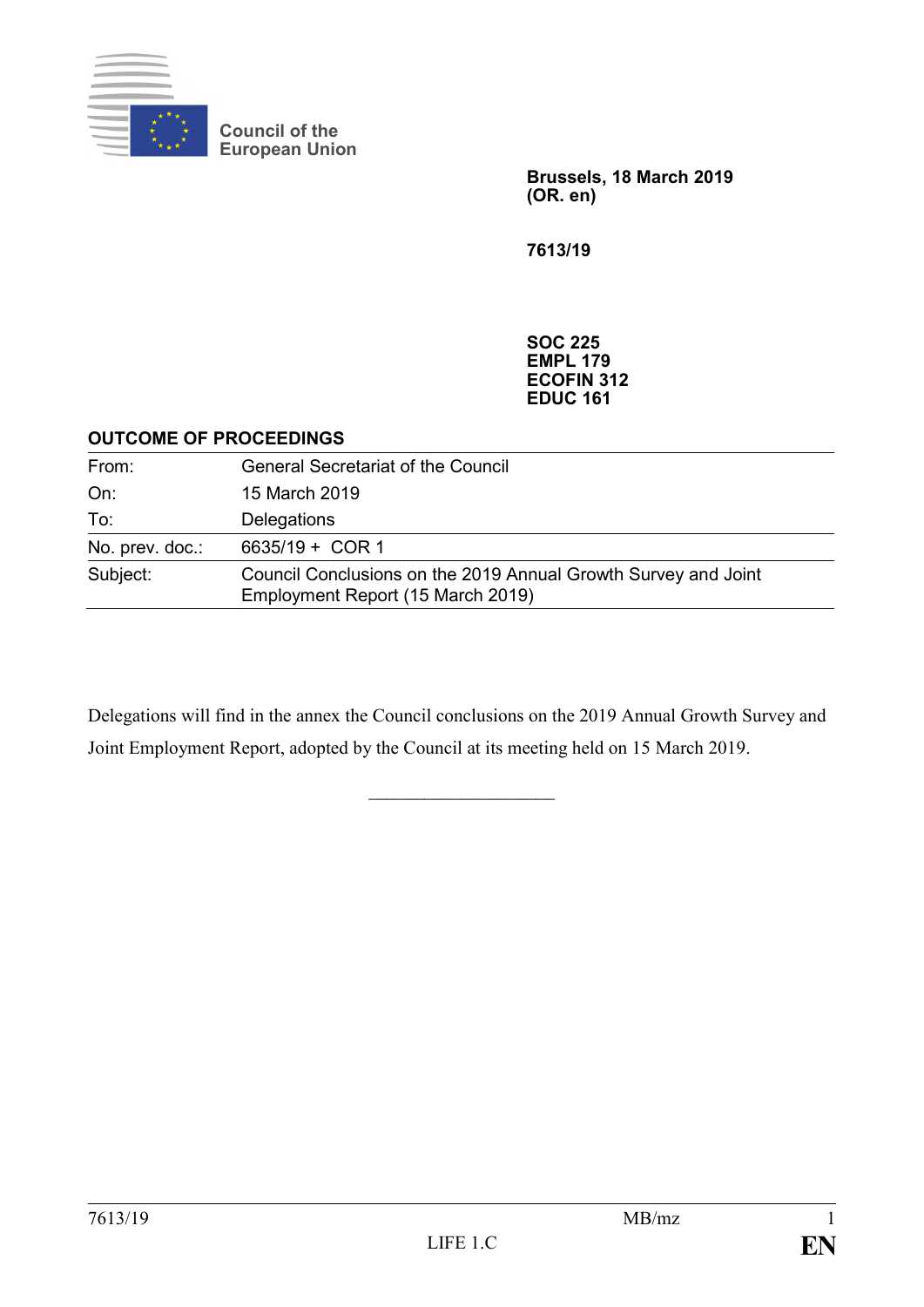### **Council Conclusions on the 2019 Annual Growth Survey and Joint Employment Report**

## NOTING THAT

- 1. The Commission's Annual Growth Survey (AGS) 2019 sets out the policy priorities for growth and jobs in the EU and its Member States in 2019: delivering high-quality investment, focusing reform efforts on productivity growth, inclusiveness and the quality of institutions, and ensuring macroeconomic stability and sound public finances.
- 2. The EU continues to experience economic growth and record employment, but this is not yet benefitting all citizens and countries in the same manner. The current economic climate has only begun to reverse increases in inequality. Whilst the EU, with the current trend, is on track to meet its Europe 2020 target of a 75% employment rate, despite improvements the target of lifting 20 million people out of risk of poverty and social exclusion remains far from being reached.
- 3. In the EU, the unemployment rate stood at 6.7% (and 7.9% in the euro area) in November 2018. In the third quarter of 2018, 239.3 million persons were in employment in the EU, 15 million more than the lowest level reached during the crisis. Participation of women in the labour market continues to grow, and the employment rate of older workers recorded the largest growth in the previous year. However, unemployment and economic inactivity remain very high in some countries, notably amongst young people and the low-skilled.
- 4. The share of people at risk of poverty or social exclusion decreased substantially in 2017. With more than five million people exiting from poverty or social exclusion compared to the previous year, the total number is now below the level before the 2008 crisis. The overall trend, however, masks persistent disparities between the Member States, with some countries registering higher shares of people at-risk-of-poverty or social exclusion, compared to 2008. The risk of poverty or social exclusion remains a challenge in particular for children, people with disabilities and people with a migrant background. Income inequality, which declined slightly for the first time since the start of the crisis, remains higher than its pre-crisis level.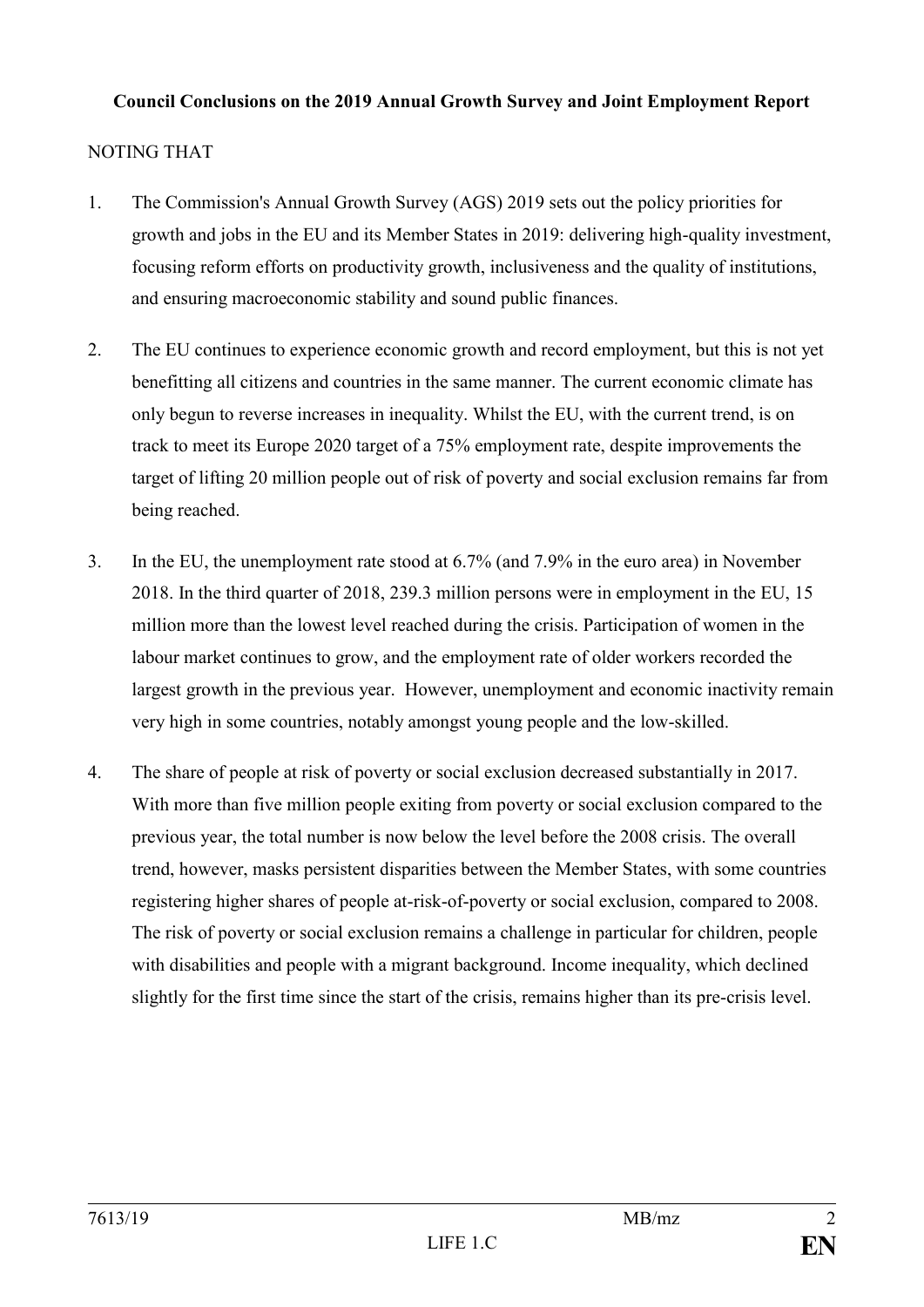- 5. Reform implementation remains uneven across the EU and the still relatively favourable economic climate provides an opportunity to adopt structural reforms, with the aim of increasing economic resilience. Implementing the European Pillar of Social Rights at Union and Member State level, with due regard to respective competences, should be a priority to promote upward convergence in the labour market, social conditions and living standards.
- 6. The Europe2020 Strategy has served as a long-term strategic framework to guide policymaking in the European Semester, and in the Employment Guidelines. The end of the period covered by the Europe2020 Strategy is approaching, and due attention should be given to the development of a successor framework.

### STRESSING THAT

- 7. Continued economic growth has resulted in an improved labour market situation, and job creation is occurring at a robust pace. However, hours worked continue to increase significantly more slowly than total employment. Real wage growth continued to trail behind productivity in a number of Member States in 2017 and remains below what could be expected, given the positive labour market and economic performance. It has only picked up in 2018. In-work poverty remains persistently high and labour market segmentation continues to be a challenge in a number of Member States. It remains important to focus on the quality as well as the quantity of employment, particularly in the context of the potential impact of new technologies, globalisation and new forms of work on the labour market.
- 8. Reskilling and upskilling continue to be key policy priorities for ensuring an inclusive labour market, and for realising the potential of rapid technological changes. Low-skilled workers are more at risk of job losses: it is ever more urgent that policies aim at improving skillsdevelopment opportunities for those who have limited or no access to training or have limited capacity to seek training outside work, to ensure they can benefit from technological changes. Policies should continue addressing the skills mismatch, particularly in sectors most likely to be affected by emerging trends. The continuing strong correlation of low educational outcomes with low socio-economic status and labour market outcomes is a matter for great concern.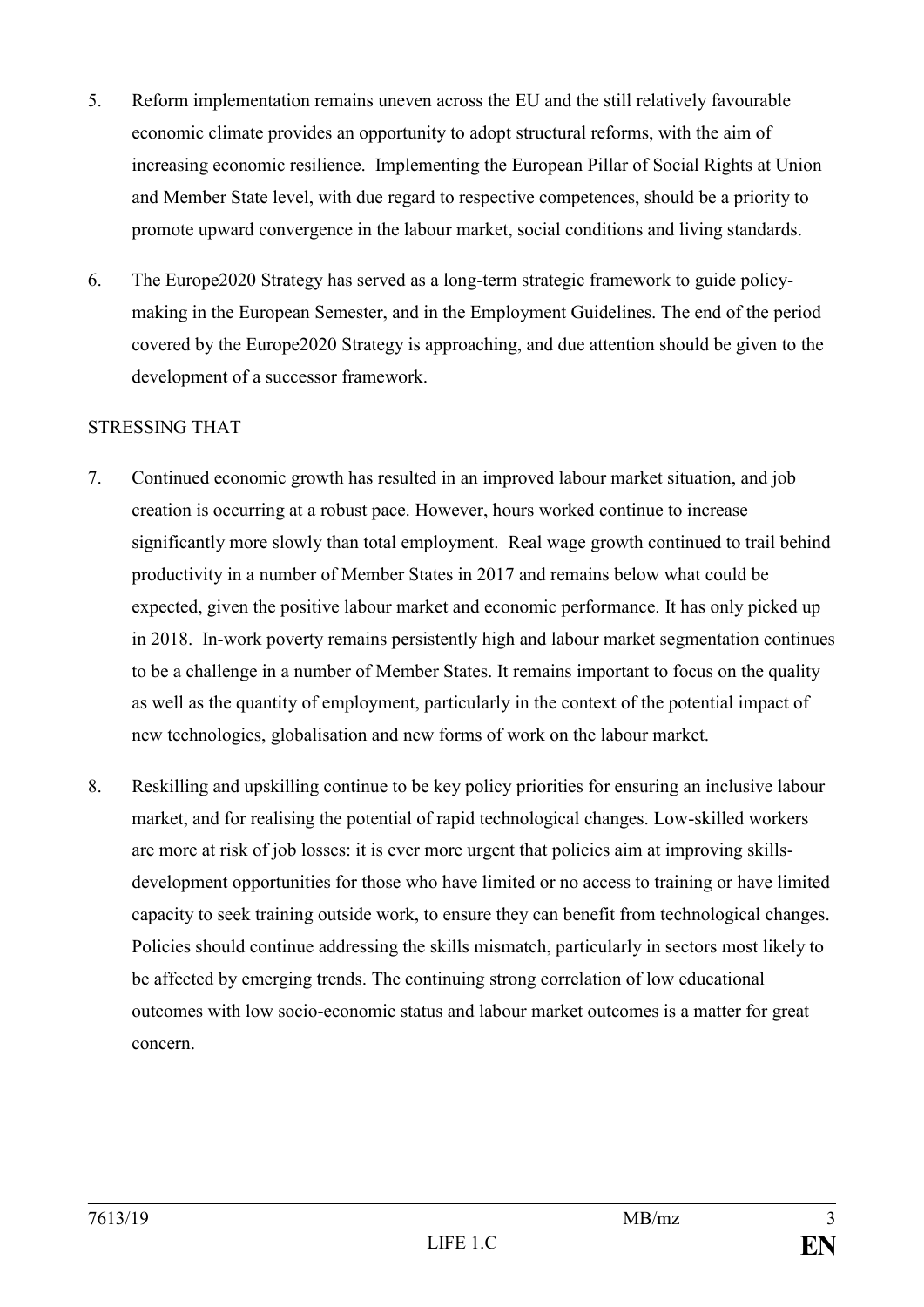- 9. The labour market potential of currently under-represented groups should be fully exploited. The integration of people with a migrant background, the low-skilled, the young, and people with disabilities should be strengthened. Active ageing strategies enabling older workers to stay longer in the labour market would help answering the demographic challenge. Wider access to affordable and quality childcare and long-term care services and adequate work-life balance policies would ensure more opportunities for women and men to enter or stay in employment and reduce the risk of poverty and social exclusion among children and persons in vulnerable situations. Member States are making efforts to improve provision of care services, though considerable disparities remain. There have been many reforms to Public Employment Services (PES), and service delivery in many countries has improved as a result. However, there continues to be considerable variation in PES capacity between and within countries. There is still scope for improving the coverage, effectiveness and coordination with social services as well as the effectiveness and sustainability of many active labour market policies.
- 10. The favourable economic climate and labour market developments have translated into substantial improvements in the social situation. However, there are signs of gaps in the inclusiveness of growth, as household incomes are growing at a slower pace, compared to GDP. The depth of poverty, as measured by the poverty gap, is deteriorating in several Member States. In some Member States, the measured impact of social transfers on poverty reduction continues to decline.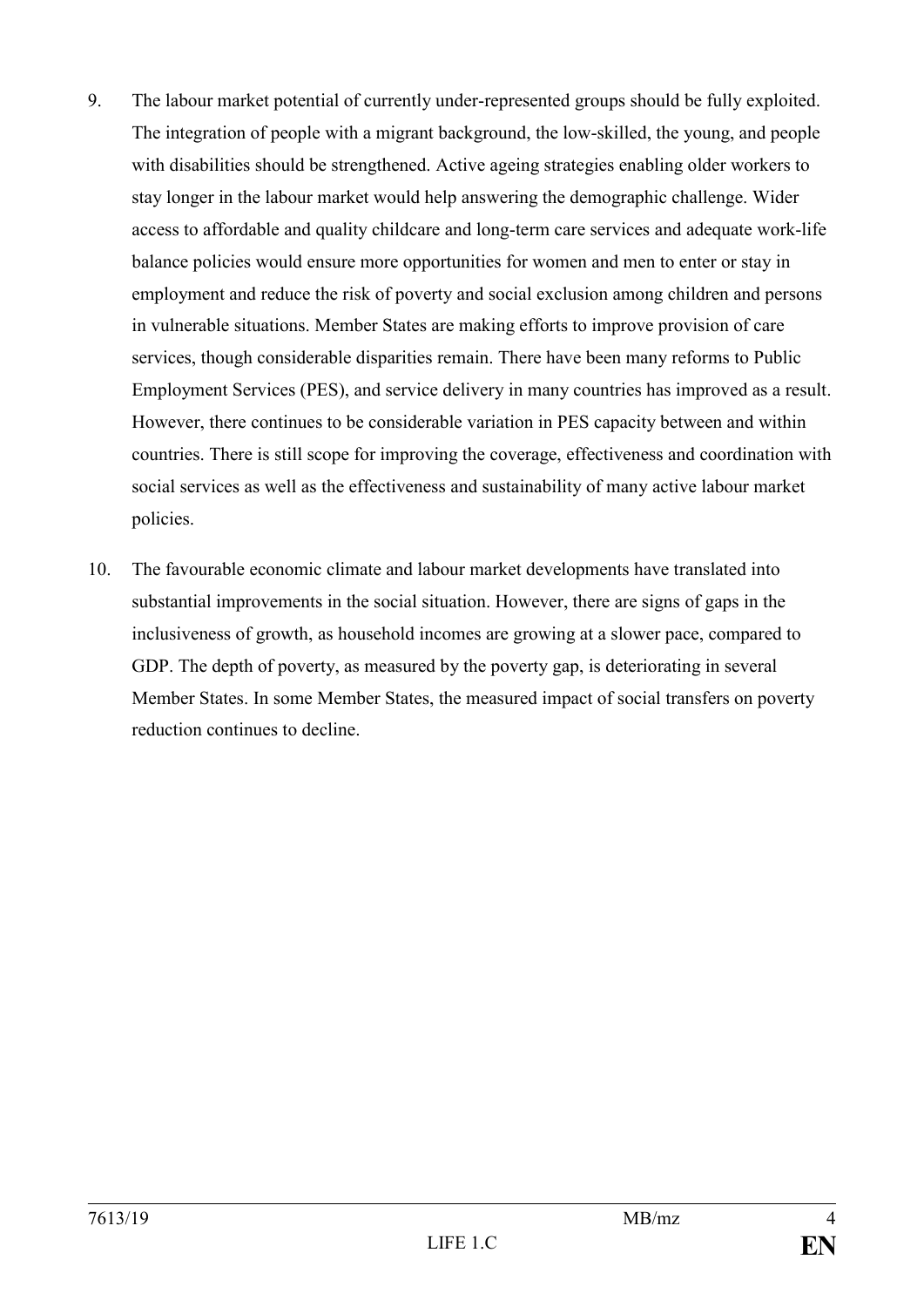- 11. Social investments and preventive approaches strengthen individuals' capacities to participate actively in society and the economy and are key for the inclusiveness of growth. In particular, early childhood education and care is an effective social investment to address inequality and the challenges faced by disadvantaged children. In addition, increased effectiveness and access to preventive actions, as well as quality curative healthcare, are key premises for a healthy and active population, thus contributing to improve social wellbeing and economic prosperity. Other services such as education, training and housing, alongside adequate income support and support for labour market (re-) integration for those who can work are essential for ensuring equal opportunities for all and for strengthening social cohesion. Further actions in the areas of tax design and benefit adequacy can contribute to the inclusiveness of growth and alleviate poverty.
- 12. Member States continue to take measures to address demographic change and rising life expectancy. Dealing with the impact of the ageing of European societies requires sustained efforts to ensure both the adequacy and sustainability of pensions systems, focus and investment in quality services (especially to ensure access to health and long-term care), as well as improved policies for prevention, rehabilitation and independent living.
- 13. The emergence of new forms of work and the increasing number of transitions during the working life call for the provision of access to social protection to all workers, including nonstandard workers, and the self-employed, whilst taking into account the structural differences in social protection systems between Member States. Innovation and adaptation of social protection systems are necessary to deal with new forms of work and future employment challenges.
- 14. Well-functioning social dialogue continues to be a key element of the European social market economy, although the degree of engagement varies significantly among Member States. The involvement of social partners in the preparation of reforms can improve their design and implementation, increase ownership amongst citizens and eventually lead to better socioeconomic outcomes. Consideration should be given to ensuring that social partners have sufficient capacity to participate in the policy debate. Involving civil society organisations would also play an important role in ensuring that reforms are designed and implemented effectively.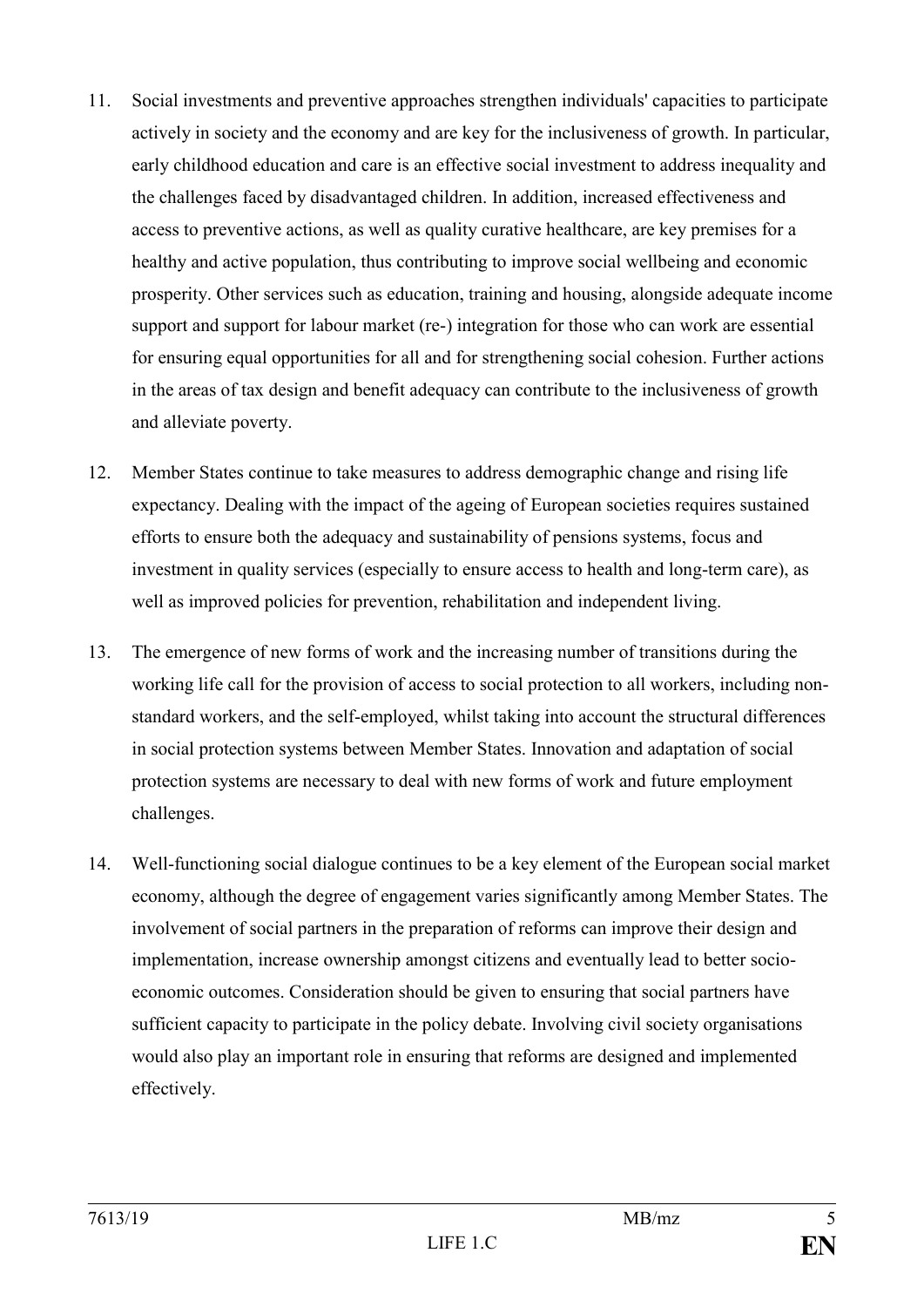- 15. There is a need to reflect on a new comprehensive strategic framework to guide policymaking once the Europe2020 Strategy expires. Any such strategic framework should have a continued strong focus on the social and employment fields, linked to other relevant policy domains. It should also be coherent with the European Pillar of Social Rights, and the UN Sustainable Development Goals.
- 16. This strategy framework should incorporate the lessons learned from the use of the Europe2020 targets and the monitoring of such a strategy. The implementation of a future Strategy should build on the Semester processes as they have been developed in recent years. In this context, the work already underway in the Employment and Social Protection Committees to evaluate the Europe2020 Strategy experience is welcome and will serve to inform future discussions.

## THE COUNCIL OF THE EUROPEAN UNION

### CALLS UPON MEMBER STATES:

- to reflect in their National Reform Programmes the priorities of the Annual Growth Survey and the Joint Employment Report and implement the European Pillar of Social Rights at Union and Member State level, with due regard to their respective competences
- to implement the 2018 Country-Specific Recommendations
- to step up their efforts to achieve the Europe2020 targets
- to draw on the Social Scoreboard, the Employment Performance Monitor, and the Social Protection Performance Monitor to guide their convergence efforts
- to develop a common vision on the question of a successor to the Europe2020 Strategy, and in particular on related employment and social aspects